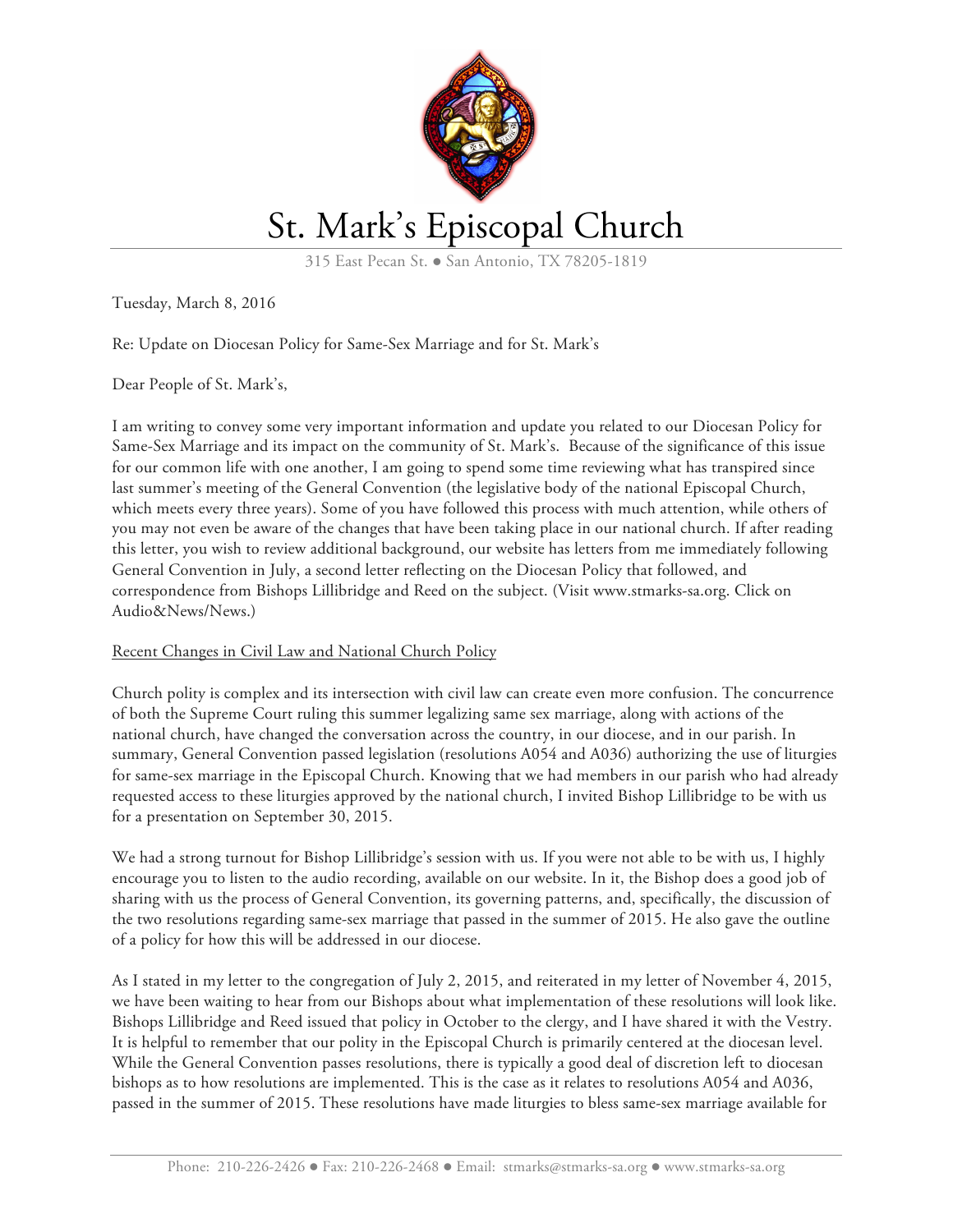trial usage in the national Episcopal Church to those who request them. Here on the local diocesan level, Bishops Lillibridge and Reed spent several additional months formulating their policy for our Diocese. The community of St. Mark's has now come to an important point in this process of community discernment.

# Request by St. Mark's Parishioners to Access Liturgies for Same-Sex Marriage

Several of our gay and lesbian brothers and sisters in Christ at St. Mark's have requested access to the Episcopal Church liturgies for same-sex marriage. Under the provisions recently set out by our bishops, St. Mark's may grant them access to these liturgies in one of only two ways. We can (1) make these liturgies available at St. Mark's with the approval of the clergy and vestry, only after the entire congregation has engaged in a mandatory "process of parish-wide study, prayer, teaching, and conversation" on the topics of homosexuality and same-sex marriage, followed by a petition to the bishop to allow these liturgies to take place at St. Mark's; or we can (2) refer our gay and lesbian members to another Episcopal Church which will agree to make these Episcopal liturgical rites available to them.

The vestry, including those most recently elected in our parish meeting, met for a day-long retreat in November with the Reverend Dr. John Lewis and me to discern what might be the most appropriate next step for our parish to respond to these requests by our members. Our consensus was that St. Mark's is ready to enter a time of serious study, teaching, and conversation on this topic. That was the only question we answered and does not presuppose an answer as to whether or not St Mark's should or should not petition the Bishops for permission to use these liturgies. We felt it was important to seek broad and transparent input from the community to discern what our response should be.

# Parish-Wide Process of "Study, Prayer, Teaching, and Conversation"

The Reverend Dr. John Lewis, and our wardens from the past year, Dr. Carl Leafstedt and Suzy Tackett, have been working closely with me to design a process that will allow for broad participation by all members of our parish. This process is intended to provide the crucial input to the vestry so that we can discern how the Spirit is calling our community to respond to these requests from within our parish family.

In addition to the study already undertaken by the vestry, we have begun inviting other representatives from the parish to undergo a similar process of study in small groups. It is our hope that these committed St. Mark's parishioners, selected from diverse experiences and theological positions, will serve as conversation facilitators at three parish-wide meetings. The parish-wide meetings will give us an opportunity to study and discern with one another. The parish-wide meetings will include teaching by me and John Lewis on the theological and scriptural issues related to this issue and how communities of faith are called to respond in love to one another on issues of significant importance when consensus on the particular issue is not present. It will also include time for individual reflection and a guided process to give direct input to the vestry about St. Mark's next steps.

It is very important to state what these parish wide meetings are not designed to accomplish. Our Bishops have not asked us to debate the rightness or wrongness of same sex marriage. There is not unanimity of opinion on this issue in the Episcopal Church, in this diocese, or in our beloved parish. One of the characteristics I was most drawn to in my own discernment of calling to this place was its respect for theological diversity of opinion, strongly grounded in the Good News of Jesus Christ. We have spent the past 18 months reflecting with one another about what it means to be One Body with Many Members, and this has only confirmed this important aspect of our community life. In our culture, a place where people can commit to love of one another and God despite deeply held difference is increasingly rare.